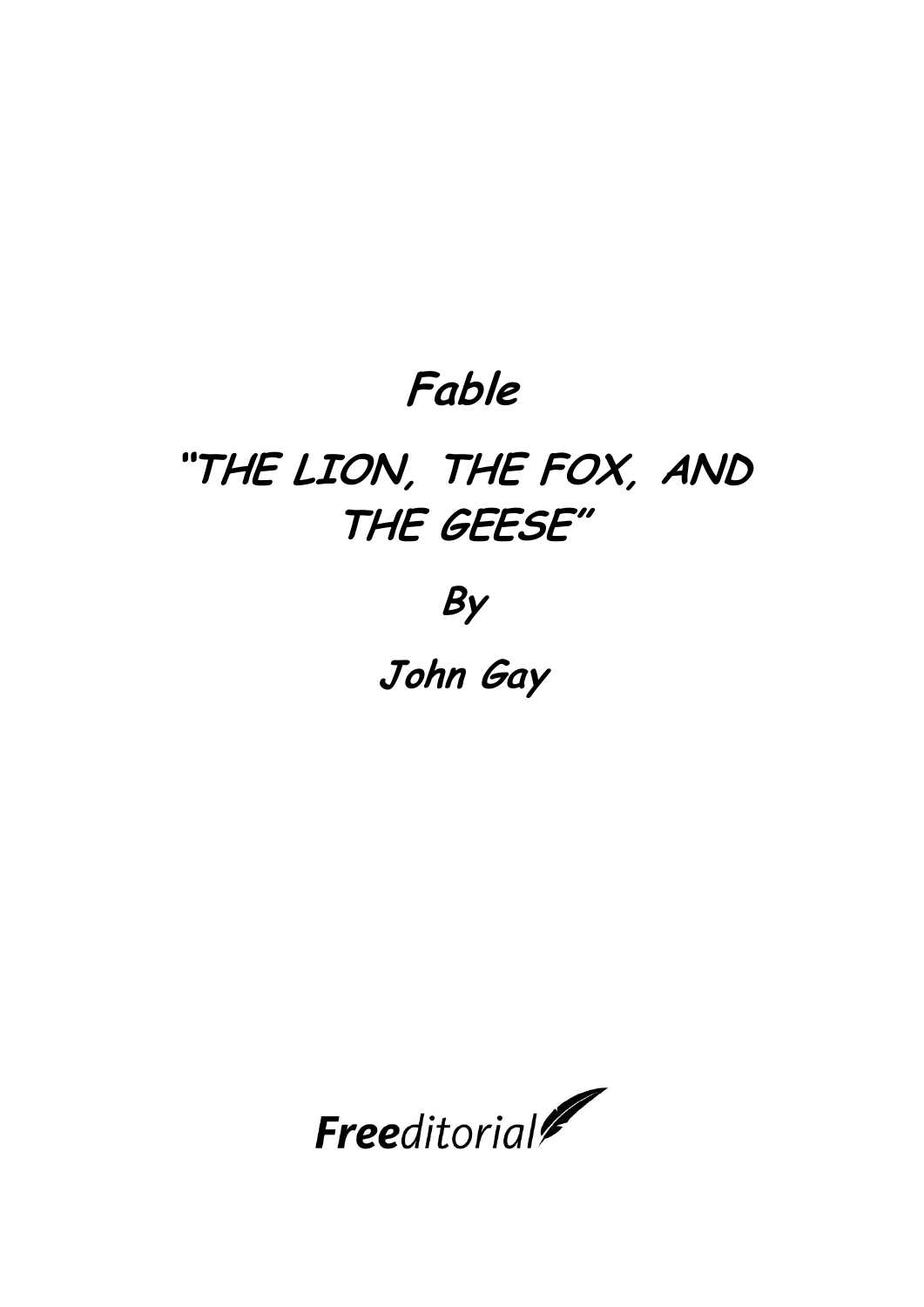A lion, tired with state affairs, Quite sick of pomp, and worn with cares, Resolved (remote from noise and strife) In peace to pass his latter life. It was proclaimed; the day was set; Behold the general council met, The fox was viceroy named. The crowd To the new regent humbly bowed. Wolves, bears, and mighty tigers bend, And strive who most shall condescend.

He straight assumes a solemn grace, Collects his wisdom in his face. The crowd admire his wit, his sense: Each word hath weight and consequence. The flatterer all his art displays: He who hath power, is sure of praise. A fox stept forth before the rest, And thus the servile throng address'd. 'How vast his talents, born to rule, And trained in virtue's honest school:

What clemency his temper sways! How uncorrupt are all his ways! Beneath his conduct and command, Rapine shall cease to waste the land. His brain hath stratagem and art; Prudence and mercy rule his heart; What blessings must attend the nation Under this good administration!' He said. A goose who distant stood, Harangued apart the cackling brood:

'W'hene'er I hear a knave commend, He bids me shun his worthy friend.